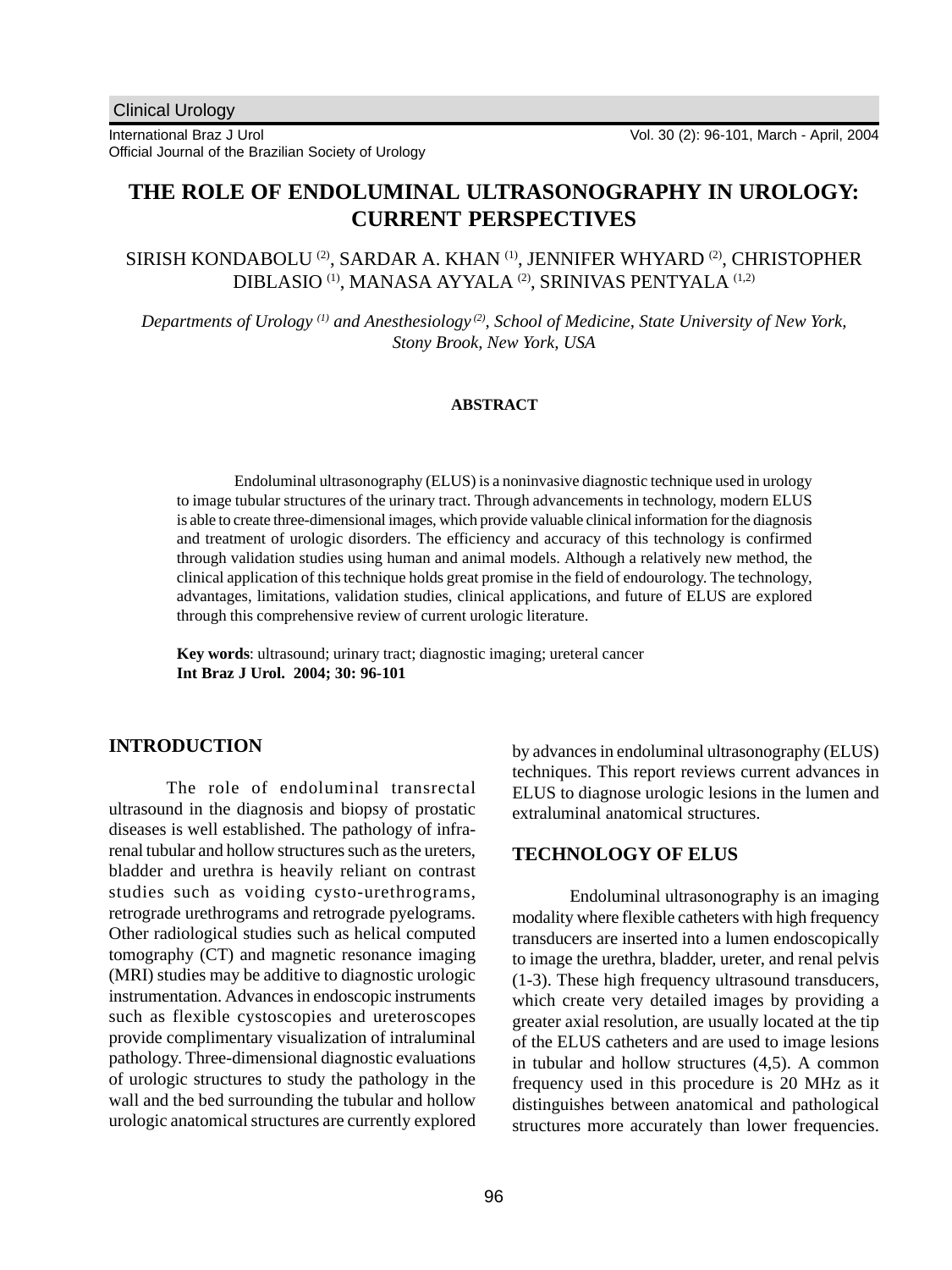However, in some superficial carcinomas, frequencies higher than 20 MHz are more efficient as they provide a more exact staging (4,6).

Conventional ELUS is a catheter-based system that produces two-dimensional (2D) cross sections of tubular structures and useful visualization of tissues (5,7). However since anatomy is threedimensional (3D), 2D imaging is not an efficient method for diagnosticians to correctly identify intraluminal pathology. In addition, 2D images represent a thin plane at some arbitrary angle in the body and thus the image plane is difficult to localize and reproduce for follow-up studies (8). For this reason, it was essential to develop a system whereby these 2D images could be reconstructed into longitudinal 3D or volume reconstructions, which could be viewed and manipulated interactively by image-rendering techniques (2,9). 2D images can be processed using PC-based image-analysis systems, many of which make use of B mode, color Doppler and power Doppler imaging (5,10). Specific software for 3D reconstruction of 2D images has become feasible since the early 1990s. In 3D reconstruction, by adjusting the image density threshold and changing the viewing angle by rotating the image longitudinally, the lumen and wall morphology can be examined in any projection (5,9). Unlike 2D images, these images can be rotated on any spatial plane to demonstrate the volume dependent detail of the internal lumen (9). This volume data allows evaluation of a specific point in space from various orientations by rotating, slicing, and referencing the slice to other orthogonal slices. The data also allows for new volume-rendering displays that show depth, curvature, and surface images, which are not available in conventional methods (11).

3D reconstruction is a new technique applicable to endoluminal imaging. It provides many advantages over 2D imaging by highlighting the spatial relation of anatomic structures, which cannot be appreciated in conventional imaging (12). It is a valuable diagnostic and research tool that is continually evolving. Although still in its infancy, 3D ELUS is growing in popularity and accuracy as further technological developments are being made to augment its clinical application and efficiency. With the miniaturization of catheters, tranducers and advancement of imaging systems, 3D ELUS might soon adjunct conventional imaging systems, such as CT and MRI.

### **VALIDATION STUDIES**

In vitro and in vivo studies that compare ELUS measurements with actual anatomic specimens of tubular and hollow structures have generally shown close correlations (4,13). To insure the success and accuracy of this technology, numerous validation studies were conducted with both animals and humans.

#### **Animal Experimentation**

In one reported study, ELUS was performed to image the wall of a pig urethra to compare the crosssectional data obtained by ELUS images and the actual anatomic cross sections. The results showed high quality images detailing different anatomic layers of the urethra. The accuracy of the study was later confirmed by histological cross-sectional studies (4). In studies conducted by Goldberg et al., artificial stones and surgically created pseudopolyps were inserted into nonvascular lumina and were successfully imaged and identified in animal models using ELUS (13,14).

The efficiency of ELUS as a technique to guide surgical procedures was also tested through animal validation studies. Rivas et al., injected glutaraldehyde cross-linked collagen in an animal model was used to test the therapeutic efficacy of collagen in the treatment of urinary incontinence. Submucosal, intramucosal, and periadventitial depths of collagen into the urethra and bladder walls in 2 pigs were studied using ELUS. It was shown that ELUS aids in accurately identifying the submucosal location of collagen injection and avoids dispersion of the material (15). Preliminary ELUS validation studies in animal models demonstrate the efficiency, accuracy, and feasibility of this technique for intraluminal use in humans (13).

#### **Human Experimentation**

Human validation studies revolve around correlation of ELUS measurements with anatomical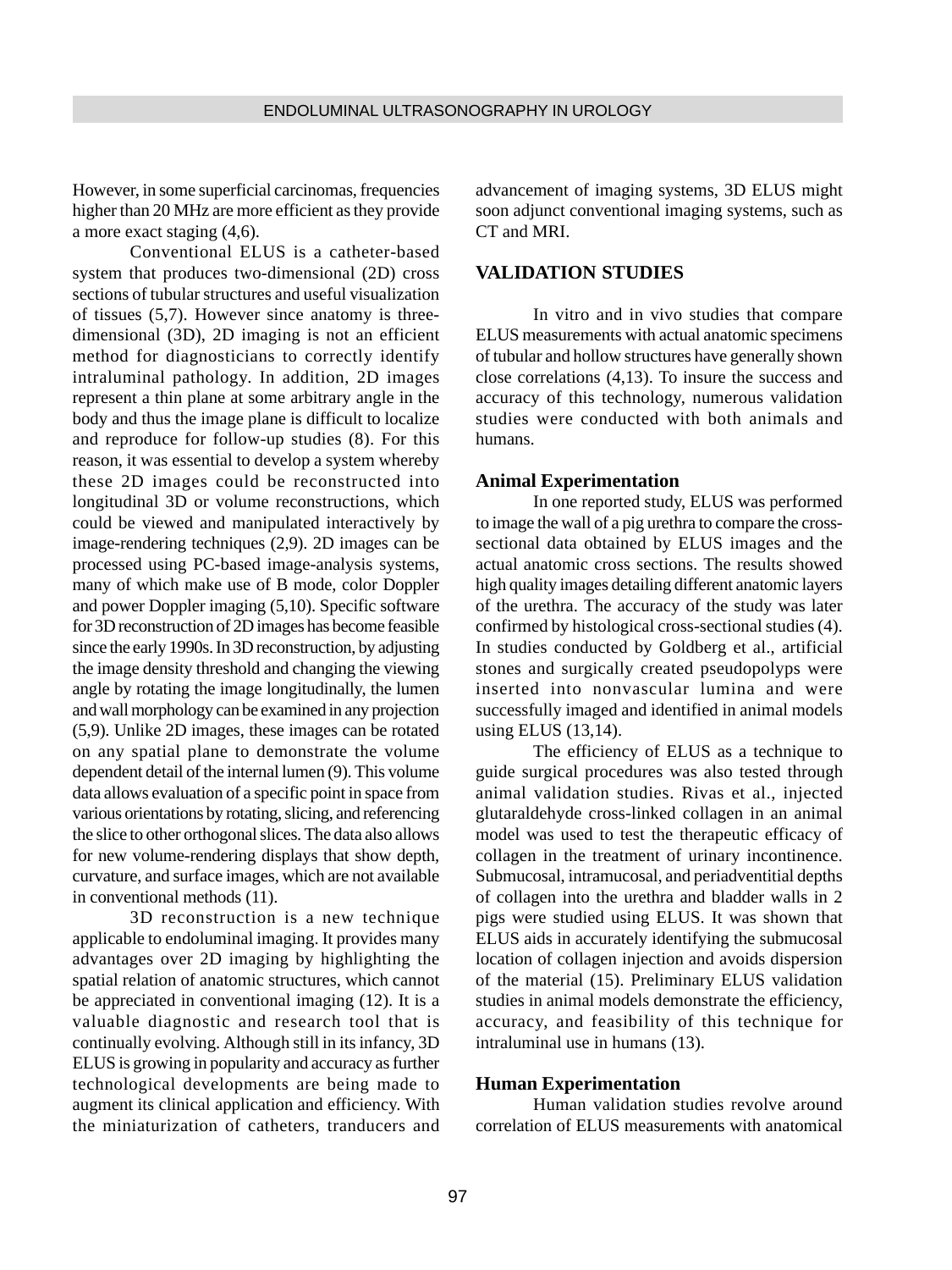data and accurate differentiation between normal and abnormal structures, which include embedded stones and aberrant vessels (6). ELUS detected stones embedded in the renal parenchyma and the mucosa of the distal ureter, which was confirmed postoperatively. ELUS identified a tumor in the distal ureter and its depth, which was confirmed by a biopsy. ELUS demonstrated a crossing vessel as the cause for narrowing of the proximal ureter and an idiopathic ureteral stricture (14). These validation studies in humans encourage potential of this technique as a powerful diagnostic tool in urology.

# **ADVANTAGES OF ENDOLUMINAL ULTRASONOGRAPHY**

ELUS is a noninvasive diagnostic technique that has evolved rapidly over the past 15 years and is now used in urology to image tubular and hollow structures, diagnose urological disorders, and aid surgical procedures. ELUS may readily provide useful imaging because of its safety, minimal invasiveness, and relatively low cost (16). ELUS images are created in real time and avoid radiation, which is especially important for pregnant patients (1,17). With advances in ELUS instruments, this technology may replace or improve current diagnostic techniques in urology.

There are many advantages to using ELUS. It is used to image lesions in the urethra, bladder, ureter, and renal pelvis (1). The high quality of ultrasound images allows clear visualization of distinct anatomic layers and provides accurate representation of tubular and hollow structures with volumetric and geometric validation (4,18). A major advantage of this technique is its ability to image structures beyond the lumen of the tubular structure or hollow viscus (19). In a study conducted by Goldberg et al., ELUS was able to measure the wall thickness and echotexture of the urethra, urinary bladder, ureter, renal pelvis, bile ducts, small bowel, fallopian tubes, and the uterus (13). Evaluation of the pathology and morphology of such tubular structures with multiplanar and surfacerendered images allow physicians to obtain valuable clinical information promptly (11).

ELUS is currently employed in the evaluation, diagnosis, and staging of a wide range of

urological abnormalities, such as urinary incontinence. ELUS can be used to directly visualize the sphincter mechanism and identify this condition (20). This technique is also used to guide collagen injection, which is used to treat urinary incontinence. ELUS accurately identifies the submucosal location of collagen injection, avoids dispersion of the material, and augments the therapeutic efficacy in the treatment of urinary incontinence (15). Through its technological evolution, ELUS may be used to image the depth of tumors, provide 360° cross-sections of structures and tissues, and convey more information about the spatial relationships of anatomic structures (6,14,21). A novel dimension in ELUS creates new clinical advantages of this technique. For example, ELUS is used to diagnose stones in the ureter and renal pelvis, locate crossing blood vessels that produce compression of the ureter, diagnose tumors in the urinary bladder and ureter, diagnose lumen encroaching pathology, assist in tumor staging biopsy guidance, distinguish between embedded stones and aberrant vessels, guide intraluminal instruments, and distinguish superficial tumors from those with muscle invasion (2,6,15,22) (Table-1).

### **ELUS FOR FEMALE PATIENTS**

Diagnosis and localization of urethral diverticula in females may pose a problem, as the urethral diverticulum can be easily misdiagnosed to be a redundant vaginal mucous (23). Female urethral diverticulum or its contents such as stones, endometriosis or tumors may present with diverse symptoms such as voiding dysfunction, pelvic pain, dyspareunia, incontinence, dribbling, and urethral discharge. Diverticula in females may be delayed or misdiagnosed, "mean interval between onset of symptoms to diagnosis was 5.2 years" (23). From the diagnosis point, urethral diverticula can be classified into 2 main groups. Female urethral diverticula whose ostia are open "open or communicating diverticula" where in the opening of the urethral diverticulum is wide and communicates with the main urethral lumen. Female urethral diverticulum whose ostia are closed, "closed or non-communicating diverticula" whose opening of the urethral diverticula is narrow or closed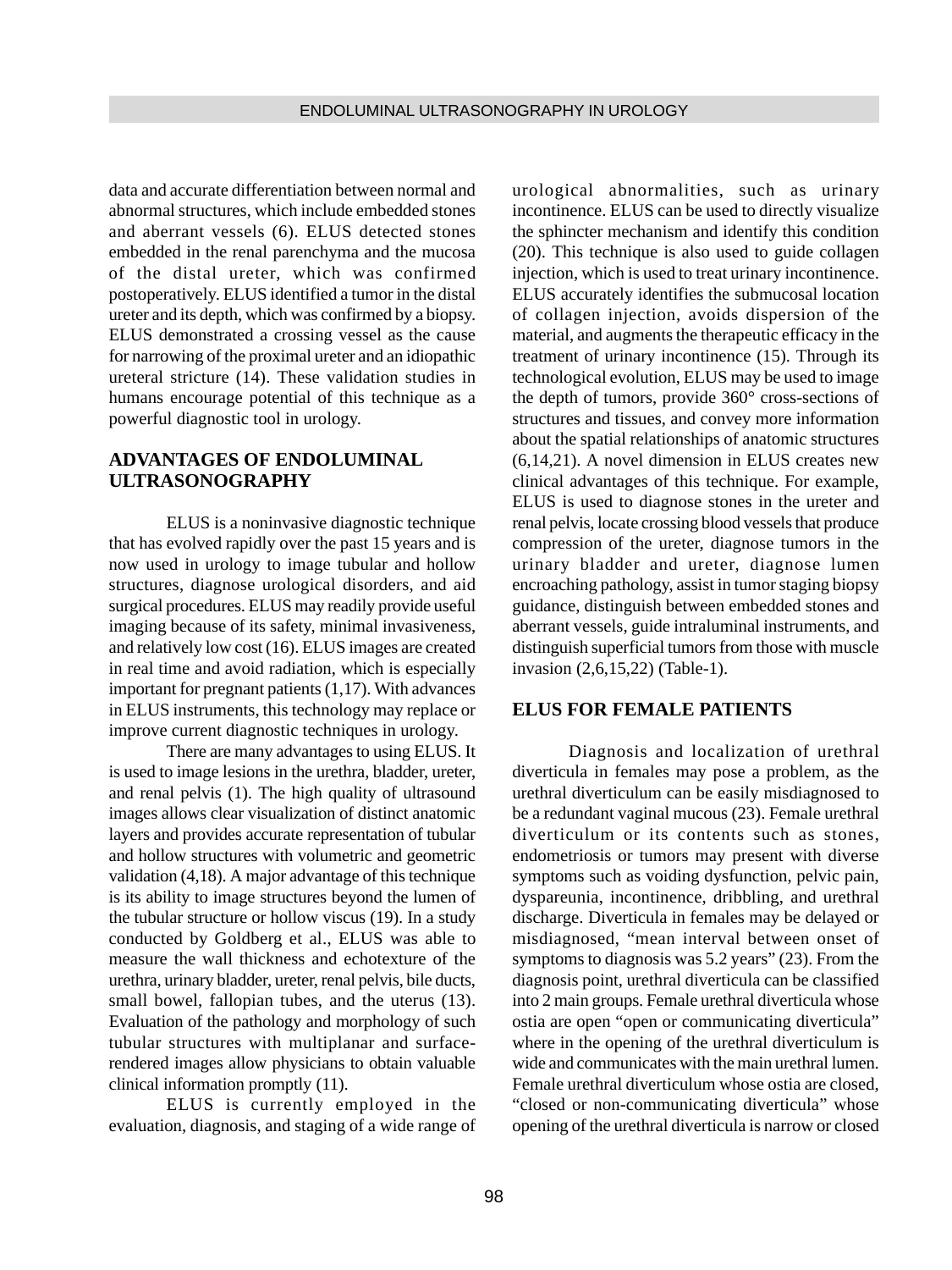#### ENDOLUMINAL ULTRASONOGRAPHY IN UROLOGY

#### *Table 1 – Clinical application of ELUS.*

|    | <b>Ureter</b>                                                                                      |    | Urethra                                                      |    | <b>Bladder</b>                                         |
|----|----------------------------------------------------------------------------------------------------|----|--------------------------------------------------------------|----|--------------------------------------------------------|
| 1. | Diagnose and stage upper urinary tract<br>transitional cell carcinoma (16)                         | 1. | Study partial or complete loss<br>of sphincteric function in | 1. | Study muscle invasion to<br>stage small, less than 2   |
| 2. | Preoperatively locate aberrant and<br>anomalous crossing vessels to guide                          |    | patients with urinary stress<br>incontinence $(20)$          |    | cm, transitional cell<br>carcinomas of bladder<br>(22) |
|    | endopyelotomy $(6)$                                                                                | 2. | Precise placement of collagen                                |    |                                                        |
| 3. | Diagnose submucosal migration of<br>ureteral calculi not localized by                              |    | injections for patients with<br>urinary incontinence (15)    |    |                                                        |
|    | ureteroscopy or retrograde pyelograms<br>(16,21)                                                   | 3. | Diagnosis and localization of<br>urethral diverticula (16)   |    |                                                        |
| 4. | Examine density and length of ureteral<br>strictures $(16)$                                        |    |                                                              |    |                                                        |
| 5. | To image urethra, bladder, ureter and renal<br>pelvis in pregnancy to place ureteral stents<br>(1) |    |                                                              |    |                                                        |
| 6. | Guidance of uretereroscopic and<br>intraluminal instruments (5)                                    |    |                                                              |    |                                                        |
| 7. | Asses outcome of endoluminal<br>interventions                                                      |    |                                                              |    |                                                        |

and is non-communicating with the main urethral lumen may present as cystic palpable mass on urethral examination. Pressure dependent urethral contrast studies may fail to diagnose and locate the closed urethral diverticulum, in these difficult cases ELUS may become diagnostic technique of choice and play a key role in the future (2). Currently MRI, transvaginal ultrasound have been reported to help diagnose, locate and study the contents of the suspected "non-communicating or closed" urethral diverticulum (24-26).

# **LIMITATIONS OF ENDOLUMINAL ULTRASOUND**

Although miniaturized transducers guided ultrasound catheters are available, limitations of ELUS include restricted catheters flexibility, which may lead to noncoaxial or eccentric positioning of the intraluminal ultrasound probe, which may result in image artifacts, or loss of echo signals known as "echo drop outs". In small or tortuous tubular lumens, malpositions of the ultrasound probes may preclude

quantifications of lumen dimensions. Other limitations include invasiveness of the procedures with attendant risks of infection, luminal trauma, perforation, migration or ischemia due to lumen obstruction. Presence of gas in the diagnostic fields of bladder and ureter pose a hindrance to accurately visualize the lesions (16). In addition, the lack of penetration of sonographic beams in ELUS places major limitations on the evaluation of the depth of the invasion in large greater than 2 CMS bladder tumors with a broad base (22).

### **SUMMARY**

Validation studies consistently suggest that future advances in endoluminal ultrasound technology are bound to improve and better this technique. In an attempt to stretch high index of clinical suspicion of urologic diseases in the realm of pathology and clinical urology, ELUS provides an opportunity to exploit and enhance complimentary radiologic disparate disciplines for diagnosis of difficult upper and lower urinary tract lesions.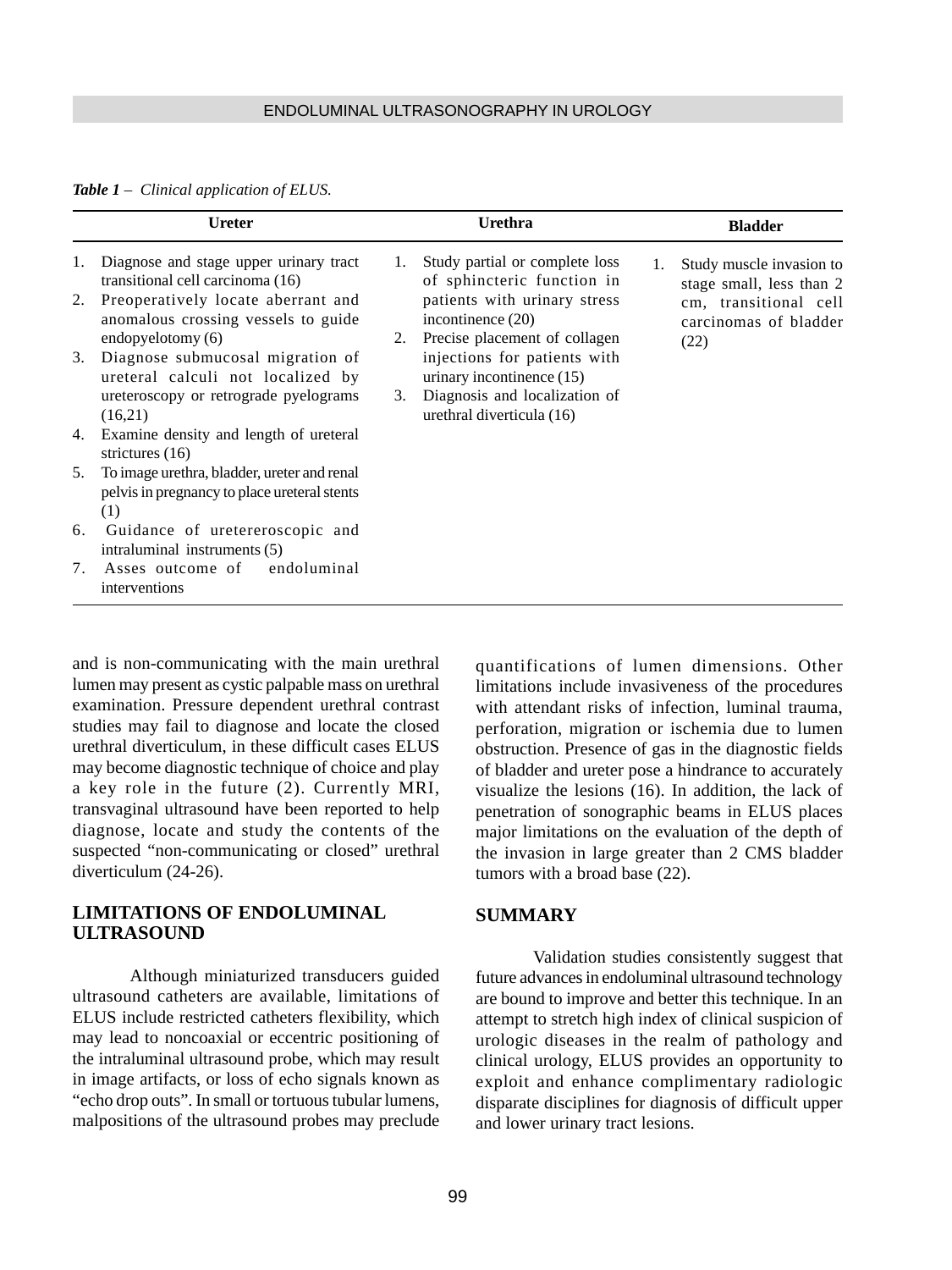ELUS may be useful to screen for early tumors of tubular and hollow anatomical structures of the urinary tract to diagnose screening of the upper and lower urinary tract in patients with refractory positive urine cytology with negative results obtained by currently available urologic instrumentation, contrast dependent studies or by other radiologic imaging such as MRI or computed axial tomography (CAT) scan. Thickening of the luminal wall or hollow viscus may provide an early answer to the refractory positive cytology. Future advances in ELUS may compliment emerging robotic techniques that are currently used in laparoscopic urology (27-30).

## **FUTURE OF ELUS**

Endoluminal diagnostic ultrasound should be designed to provide urologists with an opportunity to integrate other diagnostic disciplines. Ideal diagnostic instrumentation should include fast, efficient, noncomplicated instruments with short learning curve: 1) The diagnosis should be easily duplicated; 2) Outcome should carry an increased sensitivity and specificity when compared to the present technologic advances; 3) Early detection diagnosis of malignant lesions of the tubular and hollow structures of the urinary tract and clarity of imaging should be easily achieved; 4) Miniature catheter based ultrasound technique and effective instrumentation with excellent diagnostic yield should be readily available at a small cost; 5) The technique should carry minimal morbidity and mortality; 6) The technology can be safely used in patients with contrast allergies and in pregnant patients. 7) Accurately study small retroperitoneal vessel variations that cannot be imaged by current CAT scan or MRI 8. The tubular lumen of the ureter can be utilized to study and explore vessel morphology combined with duplex Doppler technology. Endoluminal ultrasound is still in its infancy, advances in transducer-loaded flexible miniaturized catheters and computer software holds great promise. Longterm multi-institutional studies to examine lesions of the upper and lower urinary tract may provide a reliable answer to difficult diagnostic lesions in the ureters, bladder and urethra.

#### **REFERENCES**

- 1. Wolf MC, Hollander JB, Salisz JA, Kearney DJ: A new technique for ureteral stent placement during pregnancy using endoluminal ultrasound. Surg Gynecol Obstet. 1992; 175: 575-6.
- 2. Goldberg BB, Liu JB: Endoluminal urologic ultrasound. Scand J Urol Nephrol.. 1991; 137 (suppl.): 147-54.
- 3. Odegaard S: High-resolution endoluminal sonography in gastroenterology. Eur J Ultrasound. 1999; 10: 85-91.
- 4. Messelink EJ, Dabhoiwala NF, Vrij V, Verbeek FJ, Kurth K: Endoluminal ultrasound of the urethra: a new modality for cross-sectional imaging of the urethra? Tech Urol. 1996; 2: 159-64.
- 5. Cavaye DM, Tabbara MR, Kopchok GE, Laas TE, Cormier F, White RA: A new technique for intraluminal hollow organ imaging: three-dimensional ultrasound. J Laparoendosc Surg. 1991; 1: 259-68.
- 6. Klotz T, Homann H, Mathers MJ, Vorreuther R, Engelmann U: (Value of endoluminal high-resolution ultrasound in urology). Ultraschall Med. 1994; 15: 198- 201.
- 7. Holmes DR, 3rd, Robb R: Trans-urethral ultrasound (TUUS) imaging for visualization and analysis of the prostate and associated tissues. Stud Health Technol Inform. 2000; 70: 126-32.
- 8. Fenster A, Downey DB, Cardinal HN: Threedimensional ultrasound imaging. Phys Med Biol. 2001; 46: 67-99.
- 9. Campani R, Bottinelli O, Calliada F, Coscia D: The latest in ultrasound: three-dimensional imaging. Part II. Eur J Radiol. 1998; 27 (suppl 2): S183-7.
- 10. Fenster A, Downey DB: Three-dimensional ultrasound imaging. Annu Rev Biomed Eng. 2000; 2: 457-75.
- 11. Pretorius DH, Borok NN, Coffler MS, Nelson TR: Three-dimensional ultrasound in obstetrics and gynecology. Radiol Clin North Amer. 2001; 39: 499- 521.
- 12. Grotas A, Grasso M: Endoluminal sonographic imaging of upper urinary tract: three-dimensional reconstruction. J Endourol. 2001; 15: 485-8.
- 13. Goldberg BB, Liu JB, Merton DA, Kurtz AB: Endoluminal US: experiments with nonvascular uses in animals. Radiology. 1990; 175: 39-43.
- 14. Goldberg BB, Bagley D, Liu JB, Merton DA, Alexander A, Kurtz AB: Endoluminal sonography of the urinary tract: preliminary observations. AJR Am J Roentgenol. 1991; 156: 99-103.
- 15. Rivas DA, Chancellor MB, Liu JB, Hanau C, Bagley DH, Goldberg B: Endoluminal ultrasonographic and